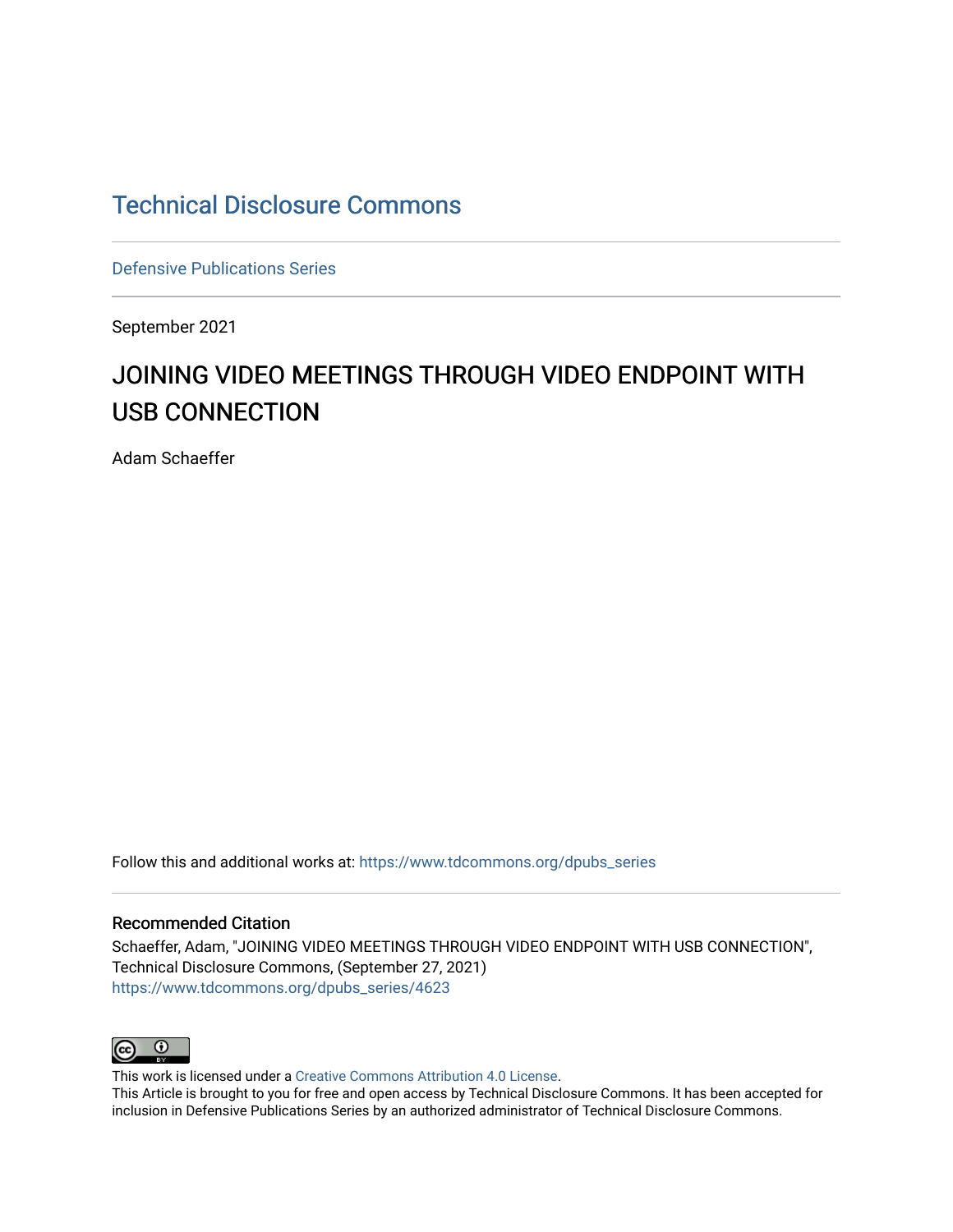#### JOINING VIDEO MEETINGS THROUGH VIDEO ENDPOINT WITH USB **CONNECTION**

### AUTHORS: Adam Schaeffer

#### ABSTRACT

A challenge with current video conferencing platforms and services is that not all such entities provide a standard method for connectivity. To address such challenges, techniques are presented herein that enhance a video conference experience. In particular, aspects of the presented techniques leverage proven technology to substantially simplify the process of using a Universal Serial Bus (USB)-enabled video room system with any meeting software with which a user might attempt to connect. Further, aspects of the presented techniques support the addition of calendaring and automation to a video room system to greatly simplify the process and ensure that the user experience is as simple and as straight forward as possible. For example, when a user walks into a conference room with a video room system that is enabled according to aspects of the techniques presented herein, he or she will see a schedule on the video room system's calendar display, they may connect their computer or laptop to the video room system through a (e.g., USB-C) cable, and the video room system will send commands to the computer causing it to automatically start a meeting.

#### DETAILED DESCRIPTION

A challenge with current video conferencing platforms and services is that not all such entities provide a standard method for connectivity such as, for example, standardized video conferencing protocols like the Session Initiation Protocol (SIP) or the International Telegraph Union (ITU) Telecommunication Standardization Sector (ITU-T) Recommendation H.323. As a result, many video conference vendor device offerings cannot connect to or interact with meetings hosted on non-compatible collaboration platforms. Currently, some video conference endpoints include USB-based cables that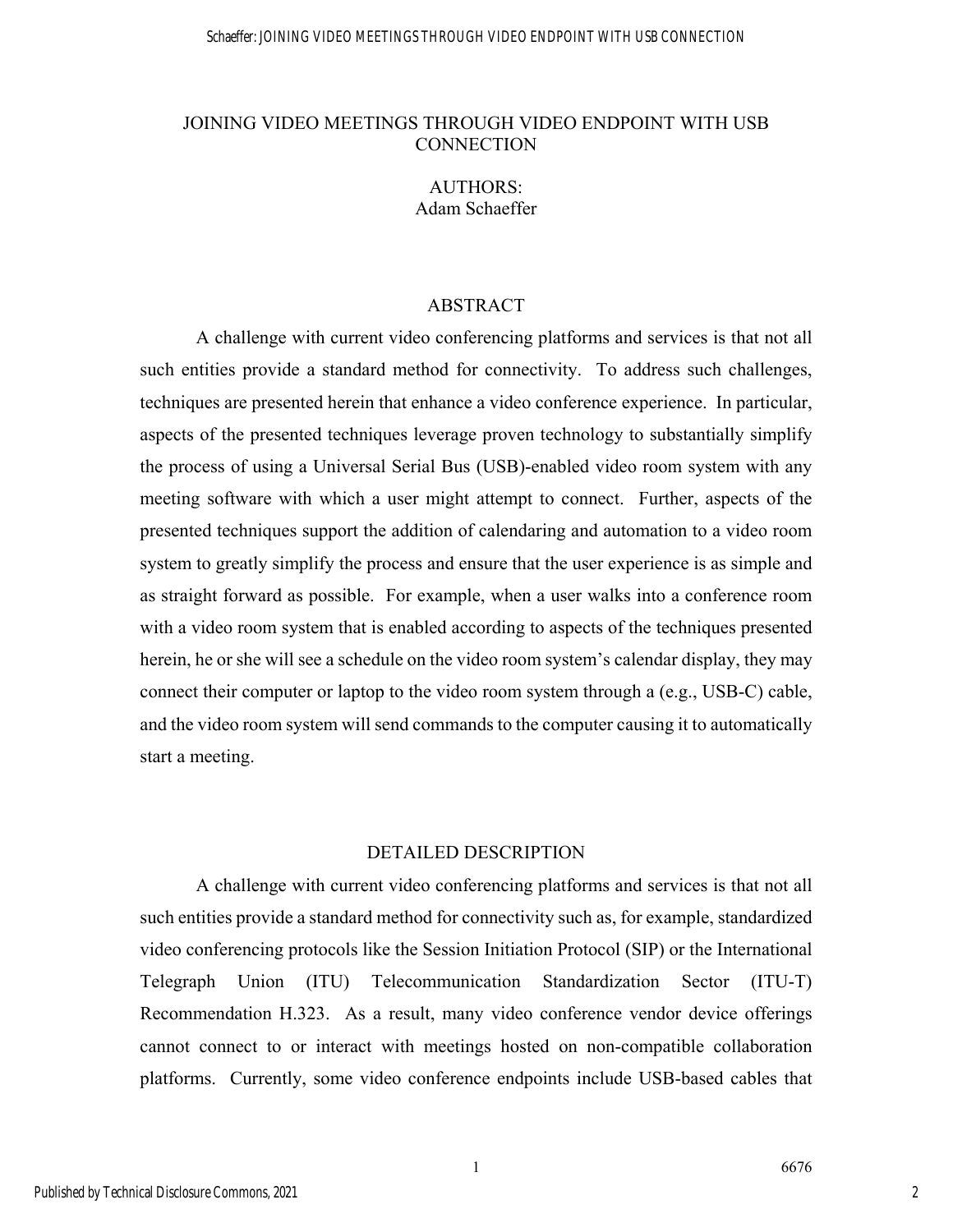allow an endpoint to become a web camera in a computer-based video conference that runs as an application on the computer. A downfall to such an approach is that users lack the ability to employ many of the benefits of a video room system, particularly the ability to schedule that video room system as its own entity and use its control interface to start a meeting.

To address the types of challenges that were described above, techniques are presented herein that enhance a video conference experience. In particular, aspects of the presented techniques leverage proven technology to substantially simplify the process of using a USB-enabled video room system with any meeting software with which a user might attempt to connect. Further, aspects of the presented techniques support the addition of calendaring and automation to a video room system to greatly simplify the process and ensure that the user experience is as simple and as straight forward as possible.

Figure 1, below, depicts elements of how aspects of the techniques presented herein may work within the context of an illustrative example.



*Figure 1: Illustrative Example* 

The illustrative example, as depicted in Figure 1, above, comprises five steps which serve to help explicate aspects of the techniques presented herein. Those steps will be described in the following narrative.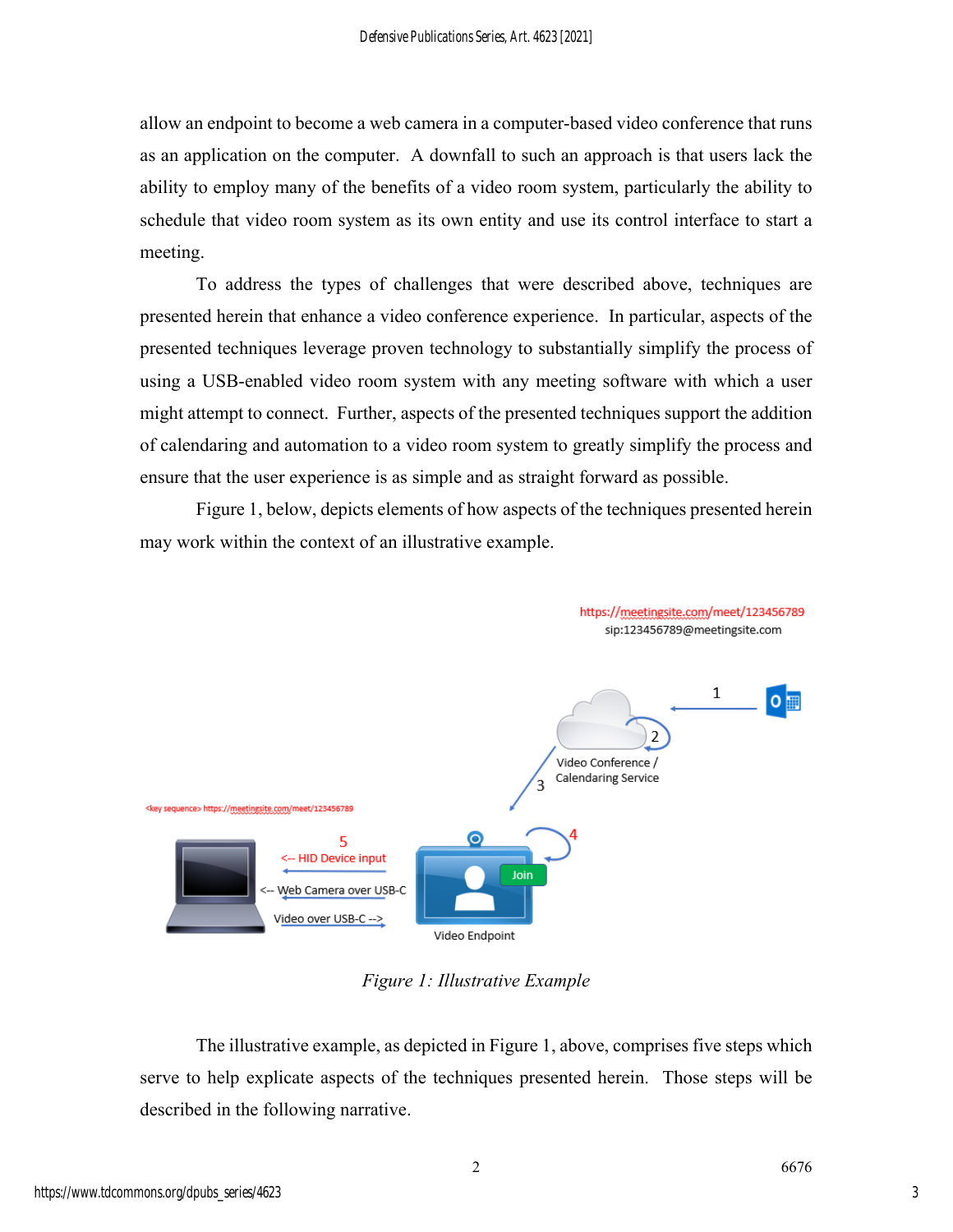During a first step, an invitation for a meeting platform is sent to, or forwarded to, a room resource for a video room system through a hybrid calendar service-compatible email system (such as, for example, Microsoft Exchange).

During a second step, the calendaring service parses the body of the invitation for a Uniform Resource Locator (URL) that identifies if the video conferencing service is supported.

During a third step, the URL for the meeting on the video conferencing service is forwarded to the video room system, populating the calendared meeting details in a way that is typical of a calendared meeting on a current video room system.

During a fourth step, the video room system detects the type of a meeting. If a typical SIP Uniform Resource Identifier (URI) is present then a 'join' meeting button is displayed, as is standard today. If a URL is detected and a Web Real-Time Communication (WebRTC) capability for that meeting technology is supported then the 'join' button will start this type of meeting. If the first two options are not supported, then the 'join' button will still appear but it will show simple instructions for the user to connect his or her computer with a provided (e.g., USB-C) cable to the video room system. The video room system will also verify the connection to the computer, laptop, etc. to ensure that the end user connected correctly.

During a fifth step, when the video room system is connected to a computer it becomes a web camera and an additional display for that computer. The video room system also becomes a human interface device (HID) that can send key stroke commands to the connected laptop or personal computer (PC). A keyboard character sequence may be used to send the meeting URL to the computer and launch the meeting when the 'join' process on the video room system is confirmed.

Aspects of the techniques presented herein, as described and illustrated in the narrative that was presented above, offer a number of benefits. Several of those benefits will be described below.

Under a first benefit, all of the meetings in a room will be scheduled in the same way. For example, an invitation may be dispatched to the video room system (in, for example, a personal information manager solution) and the meeting may be forwarded to the video room system's resource calendar.